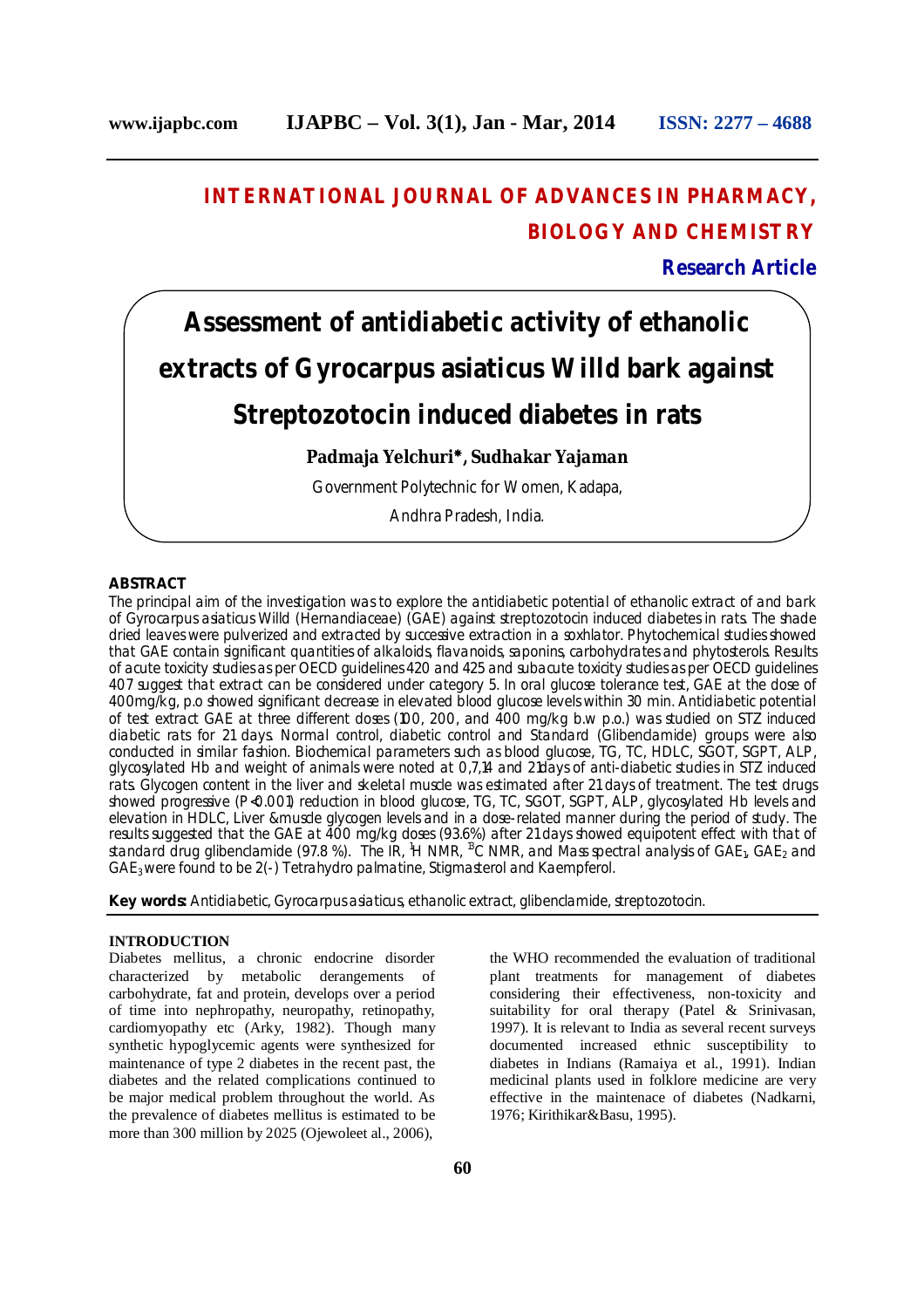*Gyrocarpus asiaticus Willd* is a member of the Hernandiaceae family was described by Nicolaas Joseph von Jacquin in 1763. It is found all around the Pacific region (South America, Papau New Guinea, Australia and more) and Asia. It grows in a well drained peat with some water and lots of sun. It can be reproduced by seeds and probably by cuttings. The flowers are small and whitish to yellowish-green, and male and bisexual flowers grow in the same flowerhead. The fruits are olive-shaped, large, tough, woody, dry, and blackish. The seeds are slightly winged. The bark collected in the month of April was used in the present investigation.



# **MATERIALS AND METHODS Plant material**

The plants were authenticated by Dr. B.Prathibha Devi, Professor & Head, Department of Pharmacy, Osmania University, Hyderabad. A.P. and the specimen**s** have been preserved in our research lab (GPWKDP/2009/YP/01&02).

# **Extraction**

Shade dried crude drug was pulverized, sieved (10/44) and stored in air-tight containers. About 5000 grams of crude drug was extracted using AR grade solvents Petroleum ether  $(60 - 80^{\circ}C)$ , Benzene, Chloroform, Acetone, Ethyl acetate and Ethanol (95%) by successive soxhlation method until the phytoconstituents were completely exhausted. The extracts were concentrated by using rota–vacuum evaporator (Buchi type, Mumbai, India) until a semisolid extract is obtained, dried at less than 50°C, comminuted in a ball mill and preserved in air tight containers kept in desiccators prior to its studies and labeled as GAE.

#### **Materials**

Streptozotocin was purchased from Sigma-Aldrich, India and the solution was prepared by freshly dissolving in citrate buffer (0.01 M, pH 4.5). Glibenclamide was procured from Cipla Ltd. Diagnostic kits used in this study were procured from Span Diagnostics Ltd., India. All the other chemicals used were of analytical grade.

# **Phytochemical investigation**

Phytochemical tests for the both extracts were carried out (Kokate, 1994) to find out the presence of phytoconstituents viz alkaloids, flavonoids, phytoconstituents viz alkaloids, flavonoids, phytosterols, phenolic compounds, carbohydrates, tannins, triterpenoids etc. and the results were given in Table 1.

#### **PHARMACOLOGICAL STUDIES**

#### **Acute toxicity studies: OECD Guidelines No. 420**

Female wistar rats (nulliparous and non-pregnant) of 8 to 10 weeks old weighing 200 – 250gms supplied by National Institute of Nutrition, Hyderabad, India, were individually housed in polypropylene cages lined with husk renewed every 24 h in well-ventilated rooms at  $22\pm3$ <sup>o</sup>C and RH between 50 to 60, under artificial lighting12:12 h light and dark cycle in hygienic condition for at least five days prior to the study. The rats were fed with standard laboratory pellet diet (Hindustan lever) and water *ad libitum.*  The studies were performed according to OECD Guidelines 420 and the protocol was approved by the Institutional Animal Ethics Committee (Reg. No. VNCP/1472/PO/a/CPCSEA).

#### **Sighting study**

Animals were fasted over-night prior to dosing and weighed. The test substance was administered to single animals in a sequential manner following the flow charts in Annex 2 of OECD 420. The starting dose for the sighting study was selected from the fixed dose levels of 300 mg/kg (as there is no evidence from *in vivo* and *in vitro* data). The next dose used for this study was 2000 mg/kg. The Test substances were administered in a constant volume of 2 mL/100g body weight in the form of suspension. After the substance has been administered, food was withheld for a further 3-4 h. A period of at least 24 hours was allowed between the dosing of each animal. All animals were observed for at least 14 days.

# **Main study**

A total of five female wistar rats were used for each dose level investigated and the animals were made up of one animal from the sighting study dosed at the selected dose level together with an additional four animals. The time interval between dosing at each level was 3 or 4 days.

#### **Acute toxicity studies: OECD Guidelines No. 425**

Animals were divided into two groups of 3 animals each. Group I was treated with vehicle (distilled water) and was kept as a control. Group II was treated with 5000 mg/kg dose according to their body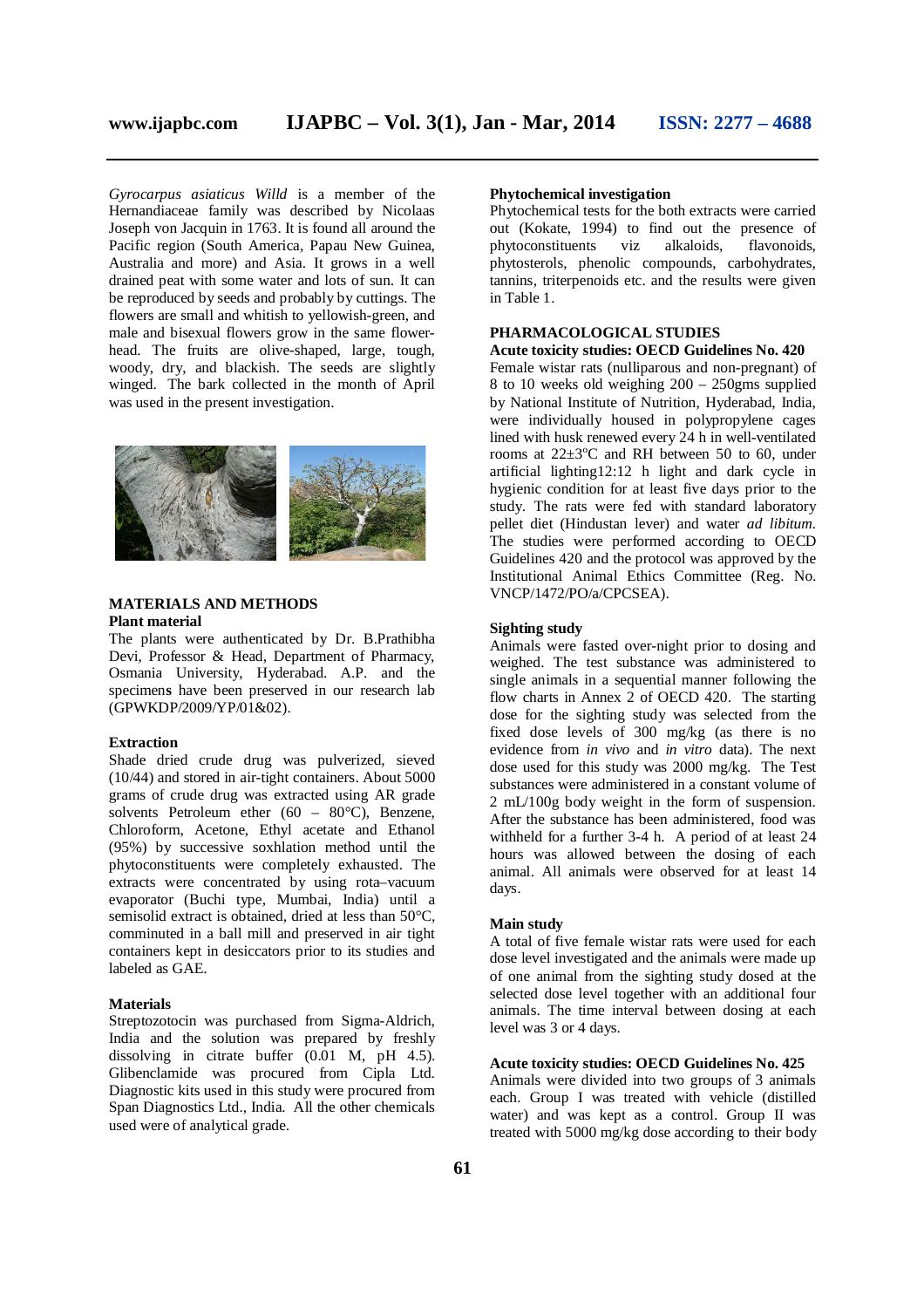weight. Blood and tissue were collected on  $14<sup>th</sup>$  day. Hematological and biochemical parameters were measured in treated group as well as in control group. The organs were quickly blotted and weighed in a digital balance. Gross necropsy of heart, liver and kidney were observed.

### **Sub acute toxicity studies: OECD Guidelines No. 407**

The plant extract at the dose of 250, 500 and 1000 mg/kg body weight were administered orally to 4 groups of six rats respectively to every 24 h for 28 days and control received vehicle at the same volume. The toxic manifestation such as body weight, mortality, and food and water intake was monitored. After 28 days all surviving animals were fasted overnight and anaesthetized with ether. The heparinised blood samples were collected for determining haematological parameters and the serum from non-heparinised blood was carefully collected for determining clinical blood chemistry. Animals were sacrificed after blood collection and the internal organs were removed and weighed to determine the relative organ weights and observed for gross lesions. The internal organs were preserved in 10% buffered formaldehyde solution for histological examination.

### **Oral Glucose Tolerance Test for GAE**

Wistar rats of either sex weighing 200 – 250gms obtained from National Institute of Nutrition, Hyderabad, India, were individually housed in polypropylene cages lined with husk renewed every 24 h in well-ventilated rooms at  $22\pm3\degree$ C and RH between 50 to 60, under artificial lighting12:12 h light and dark cycle in hygienic condition for at least five days prior to the study. The rats were fed with standard laboratory pellet diet (Hindustan lever) and water *ad libitum.* The protocol was approved by the Institutional Animal Ethics Committee.

The animals were divided into five groups of six rats in each group.

- Group-I: Glucose (2 g/kg p.o. b.w.)
- Group-II: Glibenclamide (0.5 mg/kg) and glucose (2 g/kg p.o. b.w.).
- Group-III: GAE (100 mg/kg) and glucose (2 g/kg p.o. b.w.)
- Group-IV:GAE (200 mg/kg) and glucose (2 g/kg p.o. b.w.).
- Group-V: GAE (400 mg/kg) and glucose (2 g/kg p.o. b.w.).

The animals were fasted overnight and treated with above dosage schedule orally. The GAE and glibenclamide were administered half an hour before administration of glucose solution. Blood glucose

levels were determined at 0 (before glucose challenge) 30, 90,  $150<sup>th</sup>$  min after glucose administration. Serum was separated and glucose levels were measured immediately. The results were given in Table 2.

#### **ANTIDIABETIC ACTIVITY ON STREPTOZOTOCIN INDUCED DIABETIC RATS**

Wistar rats of either sex weighing 200 – 250gms obtained from National Institute of Nutrition, Hyderabad, India, were individually housed in polypropylene cages lined with husk renewed every 24 h in well-ventilated rooms at  $22\pm3$ <sup>o</sup>C and RH between 50 to 60, under artificial lighting12:12 h light and dark cycle in hygienic condition for at least five days prior to the study. The rats were fed with standard laboratory pellet diet (Hindustan lever) and water *ad libitum.* The protocol was approved by the Institutional Animal Ethics Committee.

#### **Experimental Protocol**

About 50 animals as described above were selected for the experiment; six animals were kept separately as normal control group (Group I). Remaining 44 animals were made diabetic by a single intraperitoneal injection of Streptozotocin (50 mg/kg of body weight) dissolved in citrate buffer (0.01 M, pH 4.5).The blood glucose level was checked before and 72 h after STZ injection to confirm the development of diabetes. The diabetic animals were stabilized for five days and the next day (day 0) experiment was started. Only those animals which showed blood glucose levels >250 mg/dL were separated and used for the study (Kumar. S. et al.. 2012) The rats were provided with 5% glucose solution bottles in their cages for the next 24 h to prevent hypoglycaemia (Stanley et al., 1998).

The rats were divided into six groups each consisting of six rats.

- Group-1: Normal control Administered 1%w/v sodium CMC p.o.
- Group-2: Diabetic control Administered STZ (50 mg/kg, i.p.).
- Group-3: STZ (50 mg/kg, i.p.) induced diabetic animals administered glibenclamide 0.5 mg/kg p.o. once daily for 21 days
- Group-4: STZ (50 mg/kg, i.p.) induced diabetic animals administered GAE 100 mg/kg in 1%w/v sodium CMC p.o. once daily for 21 days.
- Group-5: STZ (50 mg/kg, i.p.) induced diabetic animals administered GAE 200 mg/kg in 1%w/v sodium CMC p.o. once daily for 21 days.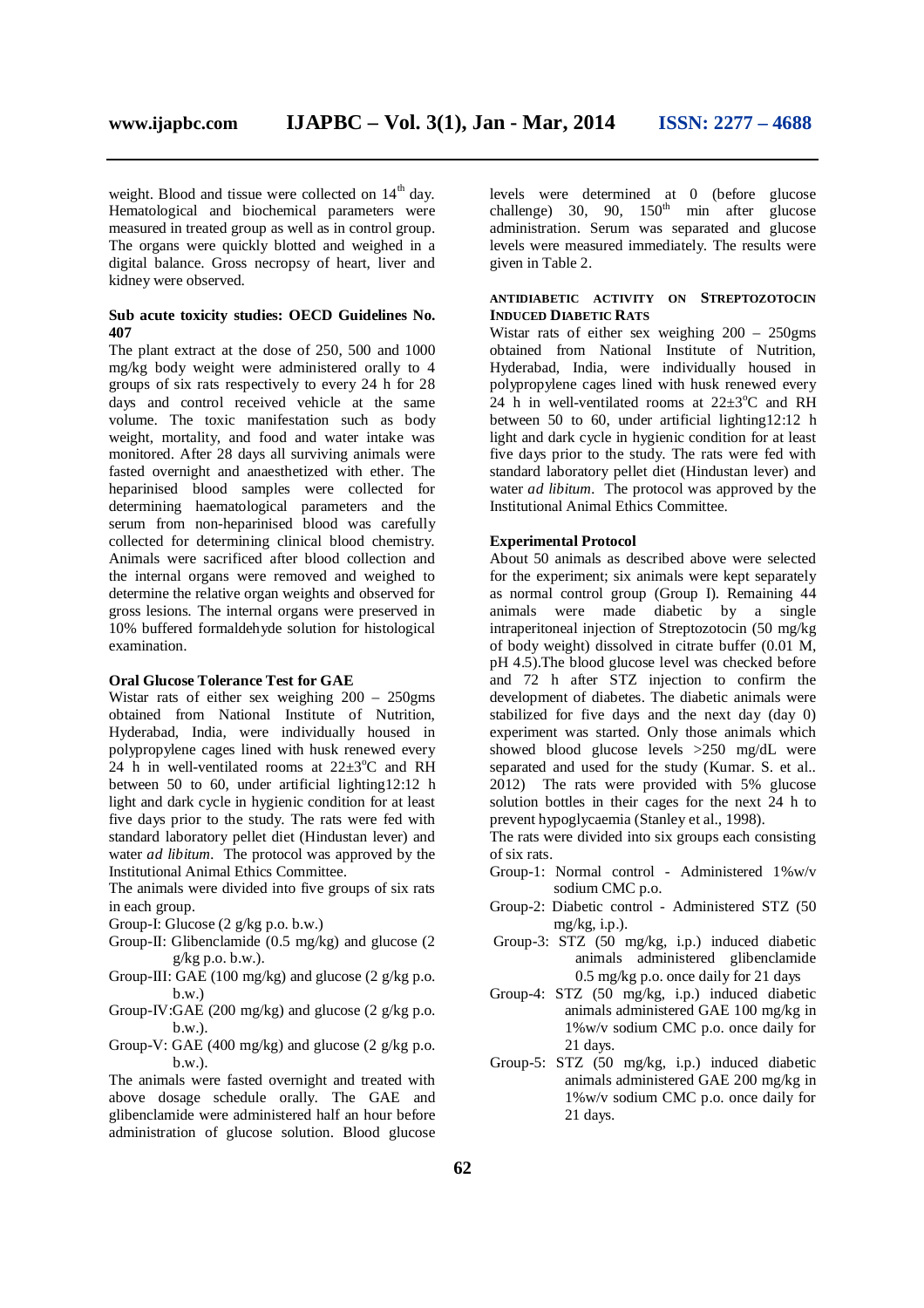Group-6: STZ (50 mg/kg, i.p.) induced diabetic animals administered GAE 400 mg/kg in 1%w/v sodium CMC p.o. once daily for 21 days.

# **Biochemical estimations**

Blood samples were collected from the animals prior to the treatment with above schedule and after 30 min of Glibenclamide/test drug administration on  $7<sup>th</sup>$ ,  $14<sup>th</sup>$ and  $21<sup>st</sup>$  day. Blood obtained from the retro orbital venous plexus of rats under ether anesthesia using a glass capillary tube, centrifuged (2,500 rpm/10 min) to separate serum. The serum was used for biochemical estimation of blood glucose, triglycerides, Total cholesterol, HDL-cholesterol, Glycosylated haemoglobin, SGOT, SGPT and ALP.

#### **Collection of organs**

After 21 days of daily feeding of the test and the standard drugs orally, the animals were euthanized by overdose of ether anaesthesia. Liver and skeletal muscle tissue samples were collected for the assessment of glycogen content.

#### **Analysis**

#### *Plasma glucose*

Glucose levels were estimated by commercially available glucose kits (Span Diagnostics Ltd, Surat, India) based on glucose oxidase method. The results were given in Table 5.

#### *Estimation of serum total cholesterol (TC)*

The total cholesterol was estimated by the one step method (Wybenga et al., 1970). The results were given in Table 3.

#### *Estimation of HDL-cholesterol*

HDL-cholesterol level was determined by the commercially available reagent kit (Erba Mannheim, Transansia biomed &Daman, India) based on phosphotungustate method (Herbert, 1984). The results were given in Table 3.

# *Estimation of serum triglycerides (TG)*

The serum triglyceride level is estimated by the method Enzymatic GPO (Werner et al., 1981). The results were given in Table 3a.

# *Estimation of SGOT and SGPT*

Serum transaminase activity was measured according to the method of Reitman and Frankel(1957). The results were given in Table 4.

#### *Estimation of ALP*

Serum alkaline phosphatase was estimated by following the method of Kind and King`s (1976). The results were given in Table 4a.

#### *Estimation of Glycosylated haemoglobin*

Blood glycosylated hemoglobin was measured using spectrophotometric method. (Tinder P. 1969). The results were given in Table 5.

#### *Glycogen content*

Glycogen content in the liver/skeletal muscle tissue was estimated by the method of Plummer et al., 1978 and the glycogen content was expressed as g/g of tissue. The results were given in Table 6.

#### *Weight of animals*

The results were given in Table 6.

#### **Statistical analysis**

Data were expressed as mean  $\pm$  SEM, (n=6). Statistical analysis was done using one-way analysis of variance (ANOVA) followed by Tukey's multiple comparison. Values were considered statistically significant when at  $p<0.05$ .

#### **RESULTS AND DISCUSSION**

# **Phytochemical studies**

Table 1 represents the results of phytochemical analysis of the ethanolic extract of *Gyrocarpus asiaticus* Linn (Hernandiaceae) (GAE). The plant showed the presence of alkaloids, flavonoids, glycosides, phenolic compounds, proteins, saponins, and phytosterols in varied quantities in appreciable amounts. As many as 150 plants having flavanoids, steroids and tannins as active principles were found to possess antidiabetic potential (Pusparaj et al., 2000; Meiselman et al., 1976; Choi et al., 1991; Ernmenisogiu et al., 1995). Hence the extract was selected for antidiabetic studies.

# **Acute oral toxicity studies**

Results of Acute toxicity studies of GAE were conducted as per OECD guidelines 425. The GAE did not show any sign and symptoms of toxicity or mortality up to 5000 mg /kg body weight on oral administration, thus these extracts could be considered as category 5. Body weight before and after administration were noted and any changes in skin, fur, eyes, mucous membranes, respiratory, circulatory, autonomic, central nervous system, somatomotor activity, behavioral pattern, sign of tremors, convulsions, salivation, diarrhoea, lethargy, sleep and coma were observed. The onset of toxicity and signs of toxicity were not seen in the rats upto 72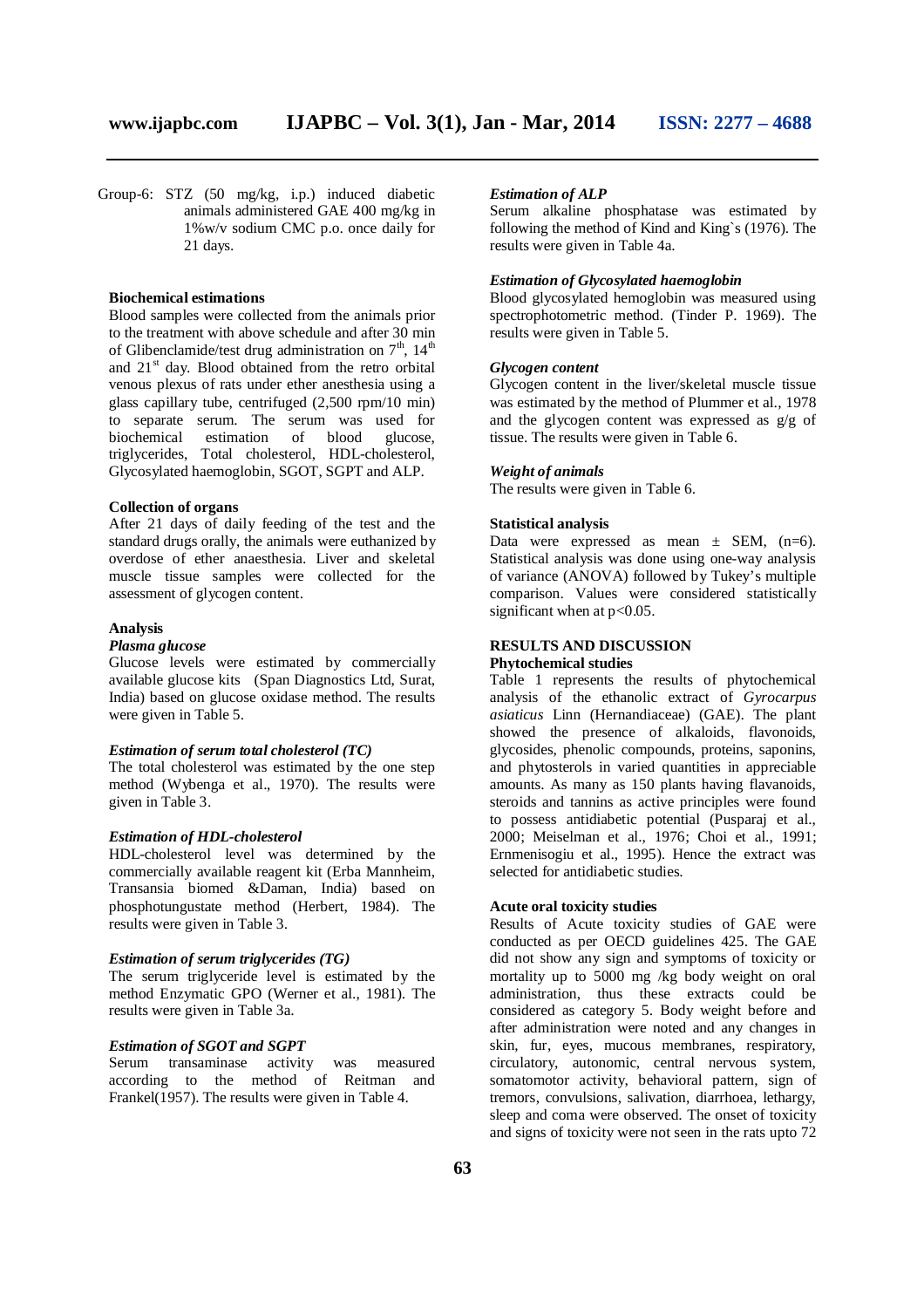hr of observation period. This indicates the safety of extract. Hence, the 100, 200 and 400 mg/kg dose were selected for the further study.

# **Effect on oral glucose tolerance**

Table 2 represents the results of oral glucose tolerance test. The blood glucose levels in the control group (G-I) increased to peak level at 30 min after glucose load and decreased to near normal at 150 min. Group-II (glibenclamide 0.5 mg/kg, p.o) and Group V (GAE 400mg/kg, p.o) showed significant decrease in elevated blood glucose levels at 30 min. Group III and IV showed significant decrease in blood glucose levels at 90 min. Results also suggest that the GAE have not decreased the blood glucose levels below normal levels.

# **Antidiabetic Activity of GAE Effect on serum glucose levels**

Table 5 represent the results of the study of antidiabetic effect of GAE on STZ induced diabetic rats. The diabetic control group (G-II) showed a significant increase in the serum glucose levels on the  $7<sup>tf</sup>$ ,  $14<sup>th</sup>$  and  $21<sup>st</sup>$  day in comparison to the normal control (G-I) indicating STZ induced persistent diabetes mellitus. Significant decrease in blood glucose levels on the  $7<sup>th</sup>$ day in Standard group (G-III) administered glibenclamide, 0.5 mg/kg, p.o, once daily. The serum glucose levels reached to near normal on day 14 and 21.

Similarly in groups G-IV to G-VI (GAE 100, 200 and 400 mg/kg, p.o, once daily), a significant and dose dependent decrease in the serum glucose levels on 7th, 14th and  $21<sup>st</sup>$ day was observed. G-VI showed equipotent activity with G-III. The plausible mechanism behind the antidiabetic potential of GAE is due to the presence of flavanoids, steroids and tannins which may have increased the activity of enzymes responsible for utilization of glucose by insulin-dependent pathway or regenerate β -cells in pancreatic islets. (Lenzen and panten, 1988; Ahmed et al., 1991; Jorns et al., 1997; Sakurai et al., 2001).

#### **Effect on biochemical parameters**

Serum levels of TC, TG, SGOT, SGPT, ALP, Glycosylated haemoglobin were decreased progressively after 21 days of treatment in a doserelated manner. It is also observed that HDL-Cholesterol levels were increased progressively during the period of study.

In this study, the GAE at 400 mg/kg p.o significantly decreased TC (82.85%), TG (84.03%), SGOT (85.2%), SGPT (93.2%), ALP (95.6%), Glycosylated haemoglobin (82.9%) and significantly increased HDL- cholesterol level (35.63%).

Liver & muscle glycogen contents were increased significantly after 21 days of treatment of test extracts in a dose-related manner. Similarly, the weight of the animals also gained to normal in the treated animals.

The increase in HDL-cholesterol levels is very beneficial because of its protective effects in prevention of cardiovascular diseases. Since STZ permanently destroys the pancreatic  $\beta$  cells, lowering of blood glucose level in Streptozotocinised rats after administration of the extracts indicates that the extract possesses extra pancreatic effects (Bhupesh et al., 2008). On the basis of the above evidences, the antidiabetic activity of GAE may be due to presence of flavanoids, steroids and tannins (Iwu, 1983; Iwu, 1980).

#### **ISOLATION OF PHYTOCHEMICAL CONSTITUENTS Preparation of sample:**

Sample preparation is the most important step in the development of analytical methods for the analysis of botanicals and herbal preparations. The ethanolic extract of the test extract (GAE) were fractioned by extraction with petroleum ether  $(40^{\circ} - 60^{\circ}C)$  (fraction-I), ethyl ether (fraction-II) and ethyl acetate (fraction-III) in succession. Each of the steps was repeated thrice to ensure complete extraction. Fraction III of each of the test samples was hydrolysed by refluxing with 7%  $H_2SO_4$  (10 ml/gm residue) for 5 hours. The mixture was filtered and the filtrate was extracted thrice with ethyl acetate in a separating funnel. All the ethyl acetate layers were mixed, washed with distilled water several times until neutrality is attained, and then concentrated *in vacuon* and then subjected to chromatographic examination.

#### **Preparation of column:**

A glass column (60cmX6cm), stationary phase (Silica gel G (0.2-0.3 mm thick) and mobile phase (Ethanol: Ammonium hydroxide, 200 : 1) was used for the isolation procedures. The glass column was cleaned thoroughly in water and then rinsed with acetone and fixed vertically in a stand. A wad of glass wool is placed at the bottom of the column to prevent the passage of solid support. Slurry of silica gel G was prepared with the mobile phase in a beaker and poured into the glass column slowly to ensure even packing. 2 -3 cm of solvent system is always maintained at the top of the column to avoid the drying. Fresh solvent system Ethanol: ammonium hydroxide, 200:1 is poured on the top of the column and eluted once; 2 cm of solvent system is maintained at the top of the column.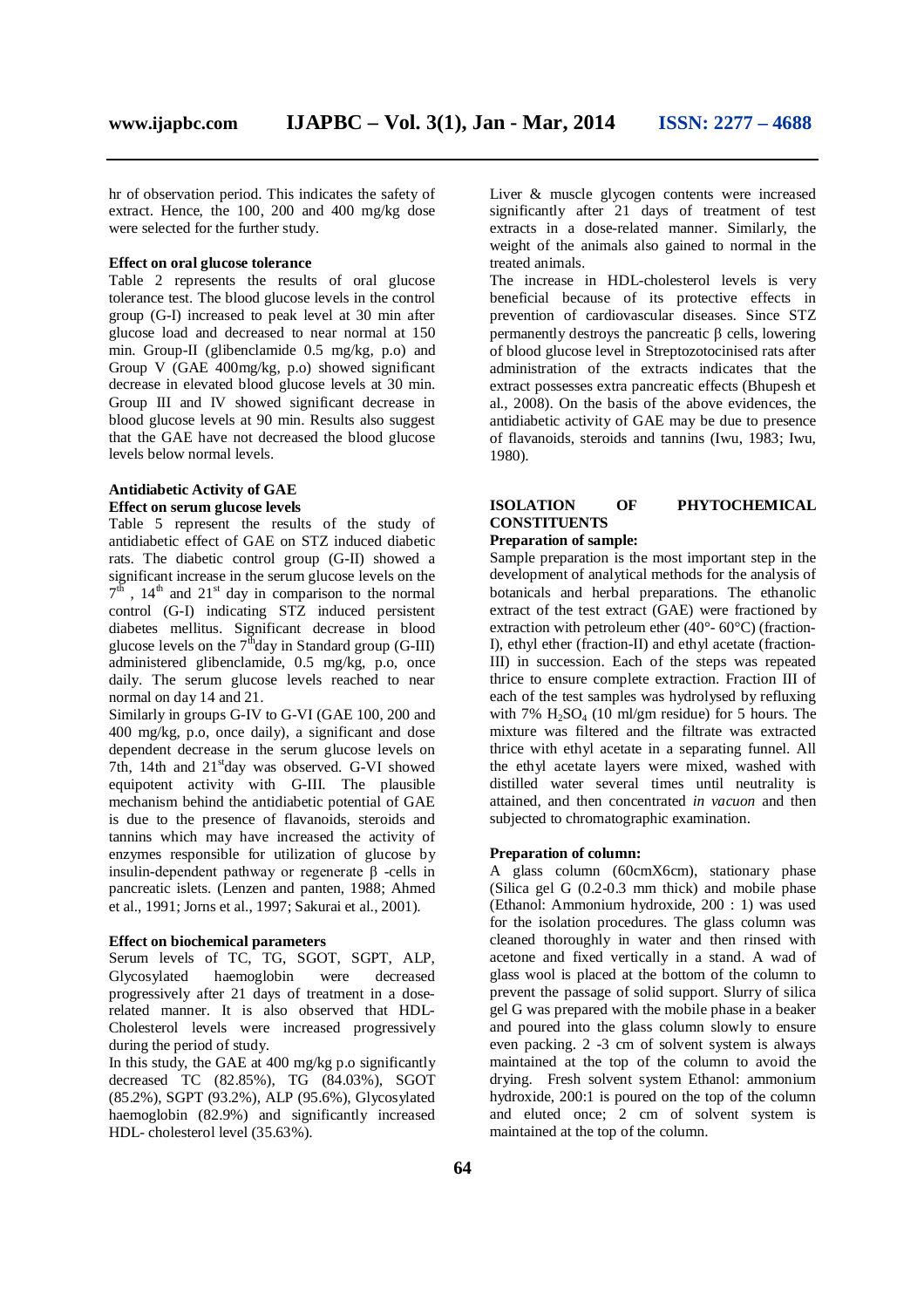# **Sample loading:**

20 gms of the sample was weighed and mixed with silica gel G and kept air dried, the dried material was loaded on the top of the column and a wad of glass wool was placed above it to prevent the disturbance of solvent addition. Now the mobile phase was poured slowly at the top of the column and observed for the separation. The flow rate was adjusted to 30 drops per minute. 50 ml each of the eluents were collected in small beakers. 121 such fractions were collected and the volumes of the eluents were reduced by evaporation.

#### **TLC Profiles of the eluents**

Thin layer chromatographic characterization has been performed for all the fractions individually. Sample from each fraction was separately applied 1 cm above the edge of the TLC plates (Merck) along with standard reference samples. These plates were developed in an airtight chromatography chamber containing about 200 ml of solvent mixture of benzene, acetic acid and water (125:72:3). The developed plates were air dried and visualized under UV light after exposure to ammonia fumes by placing at the mouth of bottle containing concentrated ammonium hydroxide held in contact with each spot for about 5-10 seconds. Fluorescent spots corresponding to that of standard markers were marked. The developed plates were sprayed with 5% ferric chloride solution,  $0.1\%$  alcoholic AlCl<sub>3</sub> and kept in I<sub>2</sub> chamber to observe the colour of the spots. Rf values were calculated for isolated samples and compared with coinciding standard. The fractions showed similar hRf values were mixed together. The combined fractions having similar hRf value were subjected to the separation process.

#### **Preparative thin layer chromatography (PTLC)**

Glass plates (20 x 20 cm) thickly coated (0.4-0.5 nm) with silica gel 'G' (BDH,  $500 \mu$  thick) and activated at 100°C for 30 minutes and cooled at room temperature were used for preparative thin layer chromatography (PTLC). The combined fractions having hRf values were applied on separate plates and the plates were developed in an airtight chromatography chamber containing about 200 ml of solvent mixture of benzene, acetic acid and water (125: 72:3), air dried and visualized under UV light. Each of the spots coinciding with those of standard reference compounds was marked. The marked spots were scrapped and collected separately along with the silica gel 'G' and eluted with ethanol.

#### **Purification of the eluent**

Eluted fractions were filtered, dried and again cochromatographed with standard markers. The marked spots were scrapped and collected separately along with the silica gel 'G' and eluted with ethanol. The eluent was subjected to repeated filtration through whatman filter paper saturated with ethanol to ensure complete separation from silica gel G. The fraction was left air dried, the residue was collected and subjected to single crystal growth.

#### **Procedure for obtaining single crystal:**

The residue obtained was completely dissolved in HPLC grade Ethanol, and single crystal development was assisted by slow diffusion of benzene to this solution, stoppered tightly and kept undisturbed. After 7 days, the crystals observed were gently removed from the mother liquor and washed with benzene, weighed and packed individually in separate vials.

#### **Analysis of isolated compounds**

#### **Physico chemical properties of the isolated material:**

Physical properties such as Colour, odour, melting point, solubility in different solvents were recorded. Chemical nature of the compounds was also recorded by subjecting to different qualitative chemical tests. The IR spectra of the isolated compounds were recorded in JASCO – FTIR Spectrophotometer using potassium bromide disc in the region 2000cm<sup>-1</sup> to  $200 \text{cm}^{-1}$ . The  $^{1}$ H NMR,  $^{13}$ C NMR spectrums of the isolated compounds was recorded in Bruker DPX-300 NMT Spectrometer using CDCl<sub>3</sub> as solvent and respective internal standards. Mass spectrums of isolated compounds were recorded in JEOL JMS 600 in FAB mode.

#### **Structural elucidation of isolated compounds**

 $GAE<sub>1</sub>$  was isolated as single colourless crystal. The IR spectra in KBr revealed the presence of C=C :  $1610.27$ , 1513.0 cm<sup>-1</sup>, C-N :  $3610.0$  cm<sup>-1</sup>, C-O : 1280.0, 1257.0 cm<sup>-1</sup>. The data of <sup>1</sup>HNMR (DMSO $d_6$ ) revealed the Presence of 25 protons. Four different type of Protons were observed. Aromatic CH 04 04 δ 6.77, δ6.73, δ 6.86, δ6.89, Methylene CH2 04 08 δ 2.60, δ 3.16, δ2.69, δ3.28 δ3.24, δ2.87 , δ2.71, δ2.64 Methine H 01 01 δ4.267 Free Methyl CH3 04 12 δ 3.53, δ3.56, δ3.51, δ δ3.77, δ 3.79 δ3.81, δ3.85, δ 3.86, δ3.89, δ3.92, δ3.93, δ3.95, δ 3.29. From Mass spectral data the molecular weight of compound was observed to be 355. The Molecular ion peak was observed at m/z 355, The Base peak was observed at m/z 354, The Isotopic peak were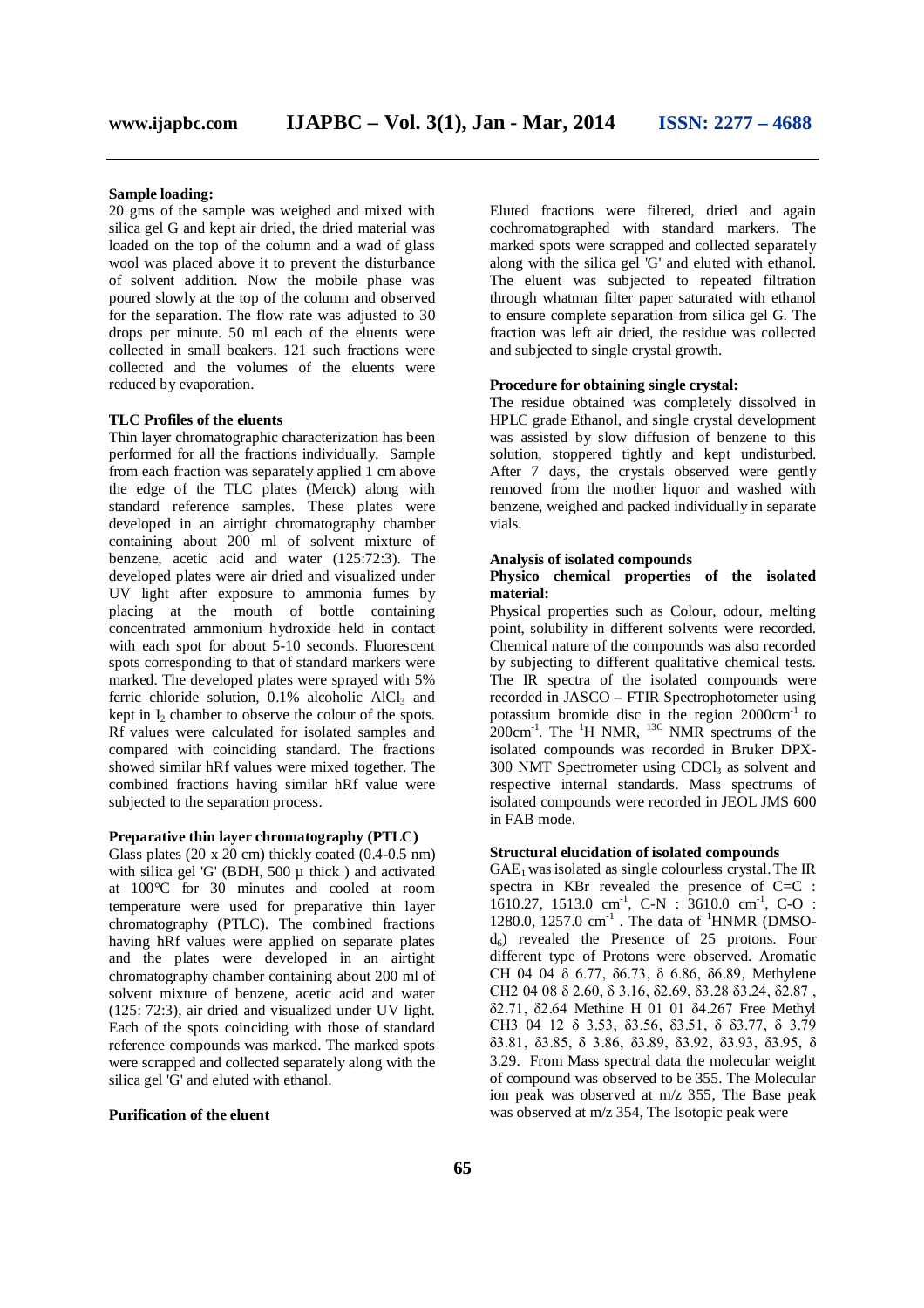observed at m/z 356, m/z 357. All the recorded data such as IR, 1HNMR and mass spectrum conclusively prove that the isolated compound may be "2. (-) tetrahydro palmatine"

2. (-)- tetrahydro palmatine



2,3,9,10-Tetramethoxy-5,8,13,13a-tetrahydro-6*H*-isoquino[3,2-*a*]isoquinoline

 $GAE<sub>2</sub>$  was isolated as white fine particles. The mass spectral data of the compound provided a molecular formula  $C_{29}$  H<sub>48</sub> O, which was supported by the <sup>13</sup>C NMR spectral data.  ${}^{1}H$  NMR spectra of  $GAE<sub>1</sub>$ revealed the presence of two methyl sinlgets at δ 0.71, and 1.03; three methyl doublets that appeared at  $\delta$  0.80, 0.82, and 0.91; and a methyl triplet at  $\delta$  0.83. GAE<sub>2</sub> also showed protons at  $\delta$ 4.98, 5.14, and 5.31 suggesting the presence of three protons corresponding to that of a trisubstituted and a disubstituted olefinic bond. Liebermann-Burchard reaction indicated  $GAE<sub>2</sub>$  is having a sterol skeleton**.** The proton corresponding to the H-3 of a sterol moiety was appeared as a triplet of doublet of doublets at  $\delta$  3.51. The above spectral data reinforced the presence of sterol skeleton having a hydroxyl group at C-3 position with two double bonds at C-5/C-6 and C-20/C-21 with six methyl groups which was supported by the key COSY and HMBC correlations. Thus, the structure of  $GAE<sub>1</sub>$  was assigned as the known compound Stigmasterol.



The IR spectrum showed characteristic peak positions of active ingredients-  $GAE_3$  3411 cm<sup>-1</sup>: O-H stretching vibration of phenols,  $1663.8 \text{ cm}^{-1}$ : C=O Aryl Ketonic stretch,  $1608.8 \text{cm}^{-1}$ ,  $1523.5 \text{cm}^{-1}$ ,  $1496 \text{cm}^{-1}$ : -C-C-Aromatic ring stretch,  $1383.1 \text{cm}^{-1}$ : Inplane bending of C-H bond in Aromatic Hydrocarbon,  $1265 \text{cm}^{-1}$ : C-O stretch of Aryl ether  $,1203$ cm<sup>-1</sup>: C-O stretch of Phenol, 1167: C-CO-C stretch and bending in ketone, 940.6, 821.4, 677,

 $602.3 \text{cm}^{-1}$ : out of plane C-H bending of aromatic hydrocarbon group of alcohol respectively, present in the molecular structure of GAE3. From the mass spectral data of the  $GAE<sub>3</sub>$ , the molecular formula was found to be  $C_{15}$  H<sub>10</sub> O<sub>7</sub> which was supported by the <sup>13</sup>C NMR spectral data.



The IR,  ${}^{1}$ H NMR,  ${}^{13}$ C-NMR and MS spectral data suggests that  $GAE_1$  may be "2. (-)- tetrahydro palmatine",  $GAE_2$  may be "Stigmasterol",  $GAE_3$  it may be "Kaempferol".

# **CONCLUSION**

The ethanolic extract of *Gyrocarpus asiaticus* at the dose of 400 mg/kg body weight showed a significant antidiabetic activity and its efficacy is on par with the standard drug, Glibenclamide 0.5 mg/kg, p.o. This may be due to the presence appreciable quantities of phytoconstituents such as flavanoids, glycosides, phenolic compounds, proteins, saponins, Proteins, Triterpenoids and steroids. One possible mechanism of action postulated is stimulation of insulin secretion there by improvement of glycogenesis process. Further studies are in progress to isolate the active principle(s) in the extracts as well as to elucidate their exact mechanism(s) of action. As the extracts are found to be considered as potentially safe i.e. category 5 as per the OECD guidelines 425, and showed equipotent antidiabetic efficacy, these extracts may be used as alternative for patients in the management of type 2 diabetes mellitus. The IR,  $\mathrm{^{1}H}$ NMR, <sup>13</sup>C NMR, and Mass spectral analysis of  $GAE<sub>1</sub>$ ,  $GAE<sub>2</sub>$  and  $GAE<sub>3</sub>$  confirmed the compounds as 2. (-)- tetrahydro palmatine, Stigmasterol, Kaempferol.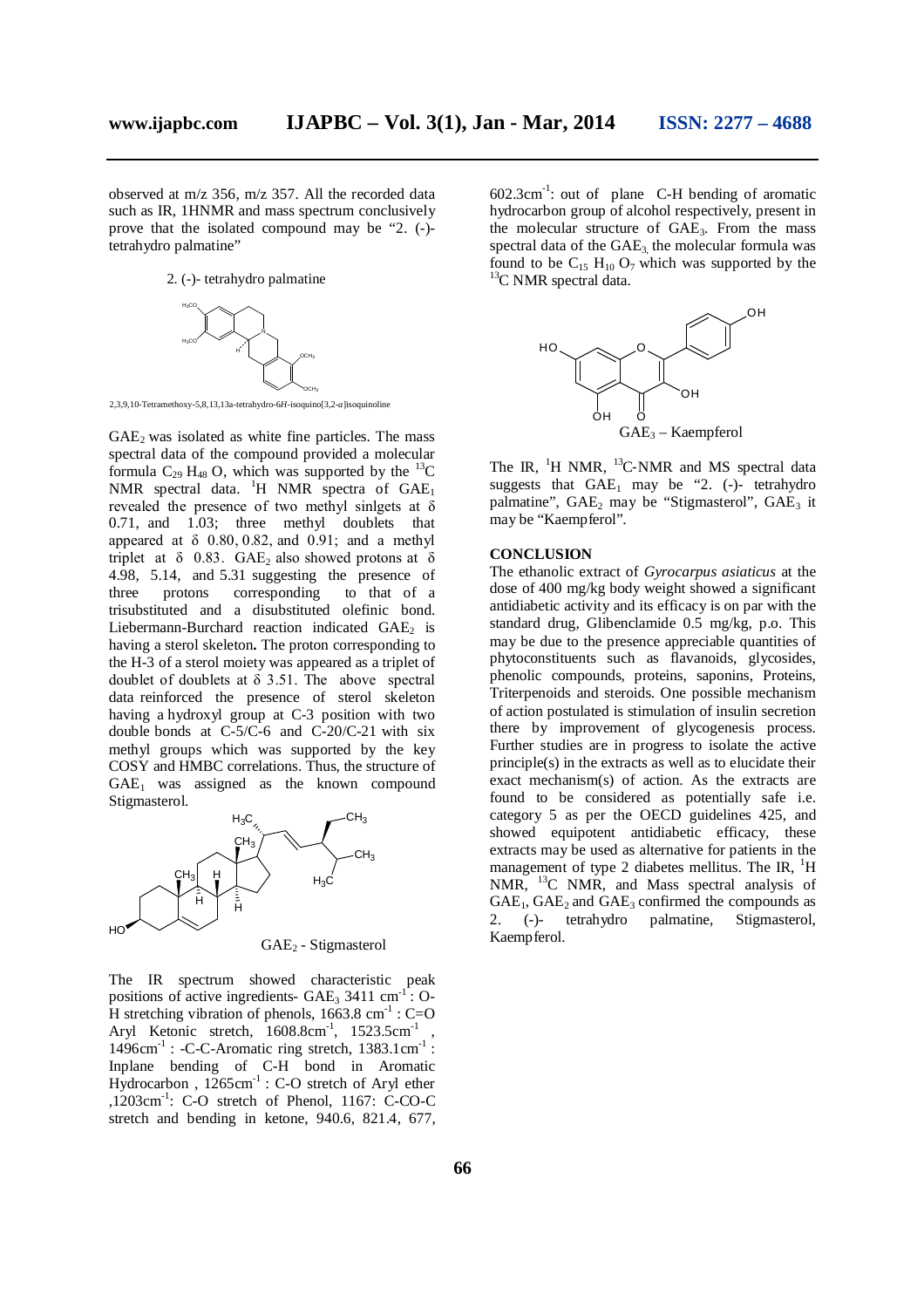| Constituent             | GAP                      | GAB            | GAC            | GAA            | <b>GAEA</b>    | <b>GAE</b>               |
|-------------------------|--------------------------|----------------|----------------|----------------|----------------|--------------------------|
| <b>Alkaloids</b>        |                          |                |                |                |                |                          |
| Mayer's test            | $\overline{a}$           | $+$            | $++$           | $++$           | $++$           | $+++$                    |
| Dragendorff's test      | $\overline{\phantom{a}}$ | $^{+}$         | $^{+}$         | $+$            | $^{+}$         | $^{+++}$                 |
| Wagner's test           | $\overline{\phantom{a}}$ | $+$            | $+$            | $+$            | $+$            | $^{+++}$                 |
| Hager's test            | $\overline{\phantom{a}}$ | $^{+}$         | $+$            | $^{+}$         | $^{+}$         | $+++$                    |
| <b>Carbohydrates</b>    |                          |                |                |                |                |                          |
| Molish's test           | $+$                      | $+$            | $+$            | $^{+}$         | $^{+}$         | $^{+++}$                 |
| Fehling's test          | $+$                      | $+$            | $+$            | $+$            | $+$            | $++$                     |
| Benedict`stest          | $+$                      | $+$            | $+$            | $+$            | $+$            | $^{++}$                  |
| <b>Glycosides</b>       |                          |                |                |                |                |                          |
| Borntrager's test       | $\overline{a}$           | $\overline{a}$ | $\overline{a}$ | $\overline{a}$ | $\overline{a}$ | $\overline{\phantom{a}}$ |
| <b>Saponins</b>         |                          |                |                |                |                |                          |
| Foam test               | $+$                      | $+$            | $+$            | $^{+}$         | $^{+}$         | $^{+++}$                 |
| <b>Flavonoids</b>       |                          |                |                |                |                |                          |
| Ferric chloride test    | $+$                      | $+$            | $^{+}$         | $+$            | $++$           | $++$                     |
| Shinoda test            | $+$                      | $+$            | $+$            | $^{+}$         | $+$            | $^{+++}$                 |
| Lead acetate test       | $+$                      | $+$            | $+$            | $^{+}$         | $+$            | $+$                      |
| Alkaline reagent test   | $+$                      | $+$            | $+$            | $^{+}$         | $++$           | $++$                     |
| <b>Steroids</b>         |                          |                |                |                |                |                          |
| Libermann-Burchard test | $+$                      | $+$            | $^{+}$         | $^{+}$         | $^{+}$         | $^{+}$                   |
| Salkowski test          | $+$                      | $+$            | $+$            | $+$            | $+$            | $^{+}$                   |
| <b>Proteins</b>         |                          |                |                |                |                |                          |
| Millon's test           | $++$                     | $++$           | $++$           | $++$           | $++$           | $+++$                    |
| <b>Biuret</b> test      | $+$                      | $+$            | $^{+}$         | $^{+}$         | $^{+}$         | $++$                     |
| Ninhydrin test          | $+$                      | $+$            | $+$            | $+$            | $+$            | $+++$                    |

**Table 1: Phytochemical analysis of extracts of** *Gyrocarpus asiaticus* **Willd**

+ Positive, ‐ Negative

**Table 2: Effect of GAE on Oral glucose tolerance test**

|       |                   |                   | $\blacksquare$               |                      |
|-------|-------------------|-------------------|------------------------------|----------------------|
|       |                   |                   | Blood glucose levels (mg/dL) |                      |
| Group | <b>Initial</b>    | $30 \text{ min}$  | <b>90 min</b>                | $150 \,\mathrm{min}$ |
|       | $83.67 \pm 0.33$  | $139.2 \pm 1.10$  | $127.9 \pm 1.66$             | $89.50 \pm 1.05$     |
| П     | $79.83 \pm 0.60$  | $119.5 \pm 0.76$  | $86.0 \pm 1.50***$           | $75.33 \pm 1.3***$   |
| Ш     | $81.52 \pm 1.178$ | $132.13 \pm 2.39$ | $124.28 \pm 2.89**$          | $78.65 + 2.8*$       |
| IV    | $79.54 \pm 1.27$  | $129.11 \pm 1.25$ | $106.69 \pm 0.739**$         | $81.31 \pm 2.697*$   |
|       | $78.54 \pm 1.407$ | $125.11 \pm 1.19$ | $95.5 \pm 0.397***$          | $77.9 \pm 0.622**$   |

Each value represents the mean  $\pm$  SEM. n = 6. Values\*\*P<0.01, \*P<0.01, #P<0.05.compared to positive control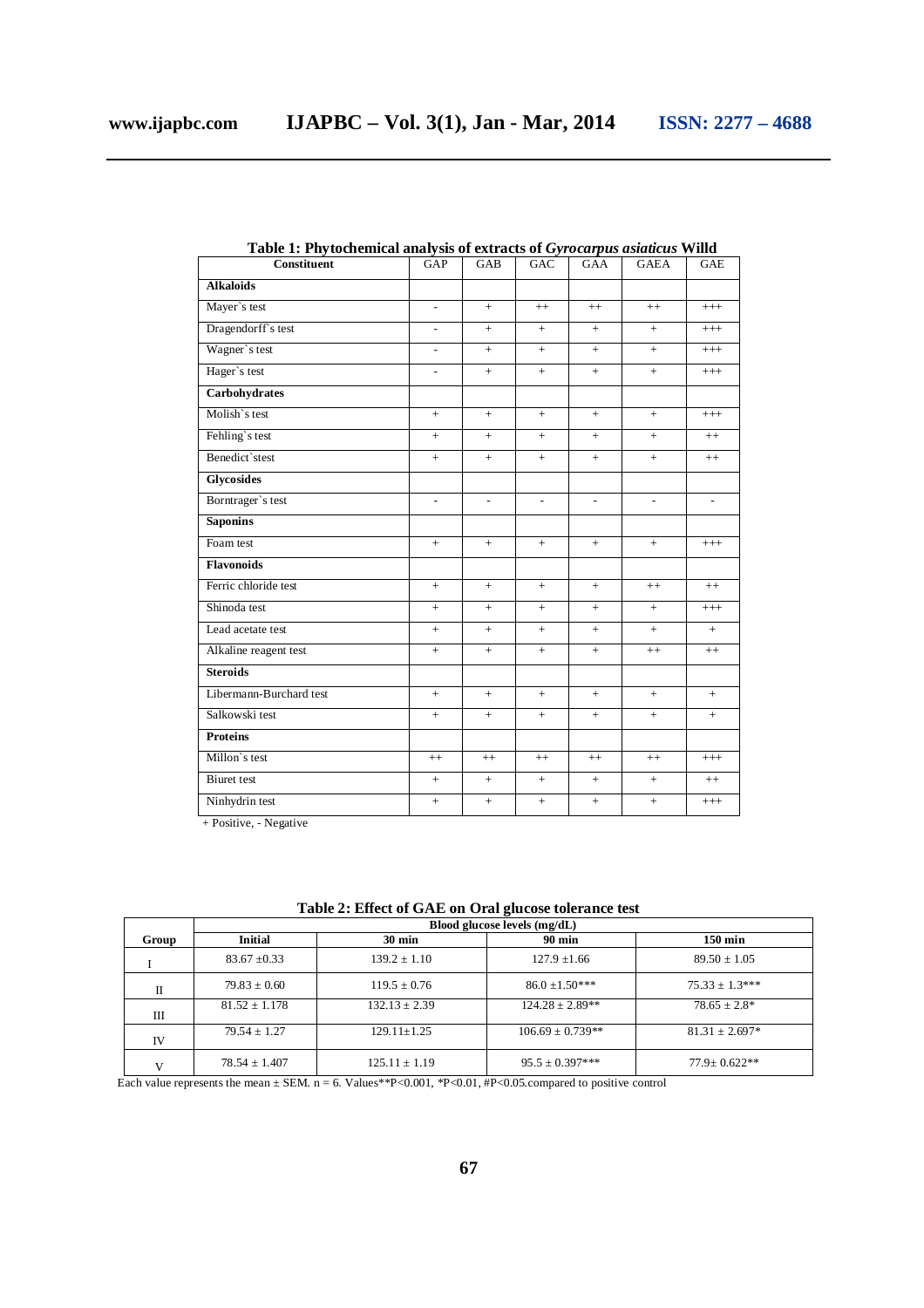|         | Table 9 : Elittle of OATE on strain levels of Tolar Cholesterol and Tib E-Cholesterol. |                 |                 |                        |                |                |                |                |
|---------|----------------------------------------------------------------------------------------|-----------------|-----------------|------------------------|----------------|----------------|----------------|----------------|
|         |                                                                                        |                 | TC              | <b>HDL-Cholesterol</b> |                |                |                |                |
|         | Day 0                                                                                  | Day 7           | Day 14          | Day 21                 | Day 0          | Day 7          | Day 14         | Day 21         |
| Group 1 | $103.3 \pm 4.5$                                                                        | $102.1 \pm 5.3$ | $103.1 \pm 5.6$ | $101.2 \pm 5.6$        | $56.2 \pm 1.2$ | $56.6 \pm 1.5$ | $55.6 \pm 1.2$ | $55.9 \pm 2.1$ |
| Group 2 | $206.6 \pm 5.6$                                                                        | $204.5 \pm 6.5$ | $205.3 \pm 6.4$ | $205.6 \pm 5.4$        | $46.6 \pm 2.6$ | $48.9 \pm 1.6$ | $46.6 \pm 1.3$ | $47.2 \pm 1.3$ |
| Group 3 | $204.6 \pm 6.1$                                                                        | $171.4 + 4.5$   | $139.7 \pm 5.9$ | $109.5 \pm 3.8$        | $45.4 \pm 1.6$ | $48.5 \pm 1.6$ | $51.3 \pm 1.4$ | $53.9 \pm 2.5$ |
| Group 4 | $205.3 \pm 7.5$                                                                        | $195.7 \pm 5.9$ | $177.5 \pm 6.4$ | $149.8 \pm 6.4$        | $45.1 + 2.5$   | $45.9 + 1.2$   | $46.9 \pm 1.8$ | $47.5 \pm 1.9$ |
| Group 5 | $206.5 \pm 6.4$                                                                        | $185.6 \pm 4.9$ | $159.3 \pm 6.7$ | $139.9 \pm 6.3$        | $44.3 \pm 2.4$ | $46.3 \pm 1.4$ | $47.1 \pm 0.9$ | $49.7 \pm 2.5$ |
| Group 6 | $204.2 \pm 8.4$                                                                        | $177.2 \pm 8.9$ | $149.1 \pm 5.7$ | $119.1 \pm 3.7$        | $44.8 \pm 1.9$ | $45.7 \pm 1.7$ | $48.2 \pm 1.6$ | $50.3 \pm 2.7$ |

**Table 3: Effect of GAE on serum levels of Total Cholesterol and HDL-Cholesterol.**

Each value represents the mean  $\pm$  SEM. n = 6. Values\*\*P<0.001, \*P<0.01, #P<0.05.compared to positive control

# **Table 3a: Effect of GAE on serum levels of Triglycerides**

|         | <b>Triglyceride</b> |                 |                 |                 |  |  |
|---------|---------------------|-----------------|-----------------|-----------------|--|--|
|         | Day 0               | Day 7           | Day 14          | Day 21          |  |  |
| Group 1 | $88.2 \pm 5.3$      | $89.1 \pm 5.6$  | $90.3 \pm 4.6$  | $89.3 \pm 4.6$  |  |  |
| Group 2 | $136.3 \pm 6.5$     | $139.6 \pm 6.4$ | $137.6 + 5.4$   | $136.9 \pm 5.5$ |  |  |
| Group 3 | $134.6 \pm 6.4$     | $121.7 \pm 6.8$ | $104.2 + 5.9$   | $92.4 + 5.9$    |  |  |
| Group 4 | $134.2 \pm 6.9$     | $129.9 + 5.9$   | $119.7 \pm 5.8$ | $106.9 \pm 5.4$ |  |  |
| Group 5 | $135.6 \pm 5.6$     | $128.7 \pm 5.7$ | $114.7 \pm 5.6$ | $96.8 \pm 5.6$  |  |  |
| Group 6 | $134.8 \pm 5.7$     | $123.9 \pm 5.1$ | $111.3 \pm 5.4$ | $96.9 \pm 5.3$  |  |  |

Each value represents the mean  $\pm$  SEM. n = 6. Values\*\*P<0.001, \*P<0.01, #P<0.05.compared to positive control

|         |                | <b>SGOT</b>     |                |                |                 | <b>SGPT</b>     |                 |                 |  |
|---------|----------------|-----------------|----------------|----------------|-----------------|-----------------|-----------------|-----------------|--|
|         | Day 0          | Day 7           | Day 14         | Day 21         | Day 0           | Day 7           | Day 14          | Day 21          |  |
| Group 1 | $33.3 \pm 2.4$ | $34.22 \pm 2.5$ | $35.5 \pm 2.4$ | $34.5 \pm 1.8$ | $35.5 \pm 2.5$  | $36.75 \pm 3.5$ | $37.5 \pm 2.4$  | $34.6 \pm 0.1$  |  |
| Group 2 | $73.5 \pm 2.2$ | $74.2 \pm 1.6$  | $74.6 \pm 2.6$ | $73.8 \pm 1.5$ | $134.9 \pm 4.6$ | $135.3 \pm 4.2$ | $133.6 \pm 3.5$ | $134.6 \pm 3.5$ |  |
| Group 3 | $73.9 \pm 2.3$ | $61.5 \pm 2.4$  | $43.8 \pm 2.3$ | $36.1 \pm 1.6$ | $136.2 \pm 3.5$ | $96.5 \pm 3.5$  | $65.5 \pm 2.6$  | $37.5 \pm 2.4$  |  |
| Group 4 | $74.4 \pm 2.3$ | $69.5 \pm 2.4$  | $53.9 \pm 0.8$ | $46.9 \pm 2.1$ | $133.6 \pm 4.3$ | $112.9 \pm 4.6$ | $80.1 \pm 3.8$  | $46.6 \pm 2.9$  |  |
| Group 5 | $73.9 \pm 1.8$ | $67.1 \pm 1.8$  | $51.8 \pm 2.4$ | $42.6 \pm 2.3$ | $134.1 \pm 3.5$ | $105.9 \pm 4.6$ | $76.9 \pm 2.9$  | $43.9 \pm 3.1$  |  |
| Group 6 | $71.5 \pm 1.7$ | $64.2 \pm 1.8$  | $48.9 \pm 2.6$ | $40.3 \pm 2.1$ | $135.9 \pm 3.8$ | $99.4 \pm 3.8$  | $72.9 \pm 2.8$  | $41.4 \pm 3.5$  |  |

# **Table 4: Effect of GAE on SGOT and SGPT**

Each value represents the mean  $\pm$  SEM. n = 6. Values\*\*P<0.001, \*P<0.01, #P<0.05.compared to positive control

**Table 4a: Effect of GAE ALP**

|         |                  | ALP              |                  |                  |  |  |
|---------|------------------|------------------|------------------|------------------|--|--|
|         | Day 0            | Day 7            | Day 14           | Day 21           |  |  |
| Group 1 | $289.5 \pm 11.2$ | $292.6 \pm 10.2$ | $292.6 \pm 10.6$ | $291.3 \pm 10.5$ |  |  |
| Group 2 | $841.6 \pm 15.6$ | $839.6 + 9.5$    | $842.2+9.5$      | $836.1 \pm 9.6$  |  |  |
| Group 3 | $845.9 + 12.5$   | $520.6 \pm 9.6$  | $356.5 \pm 9.6$  | $298.9 + 9.4$    |  |  |
| Group 4 | $845.6 \pm 10.9$ | $551.9 + 11.9$   | $391.6 \pm 9.4$  | $327.8 \pm 12.5$ |  |  |
| Group 5 | $844.5 \pm 16.5$ | $542.1 + 12.3$   | $379.3 + 11.3$   | $321.6 \pm 9.4$  |  |  |
| Group 6 | $844.1 \pm 12.1$ | $534.6 \pm 10.2$ | $367.1 \pm 12.5$ | $315.1 \pm 10.2$ |  |  |

Each value represents the mean  $\pm$  SEM. n = 6. Values\*\*P<0.001, \*P<0.01, #P<0.05.compared to positive control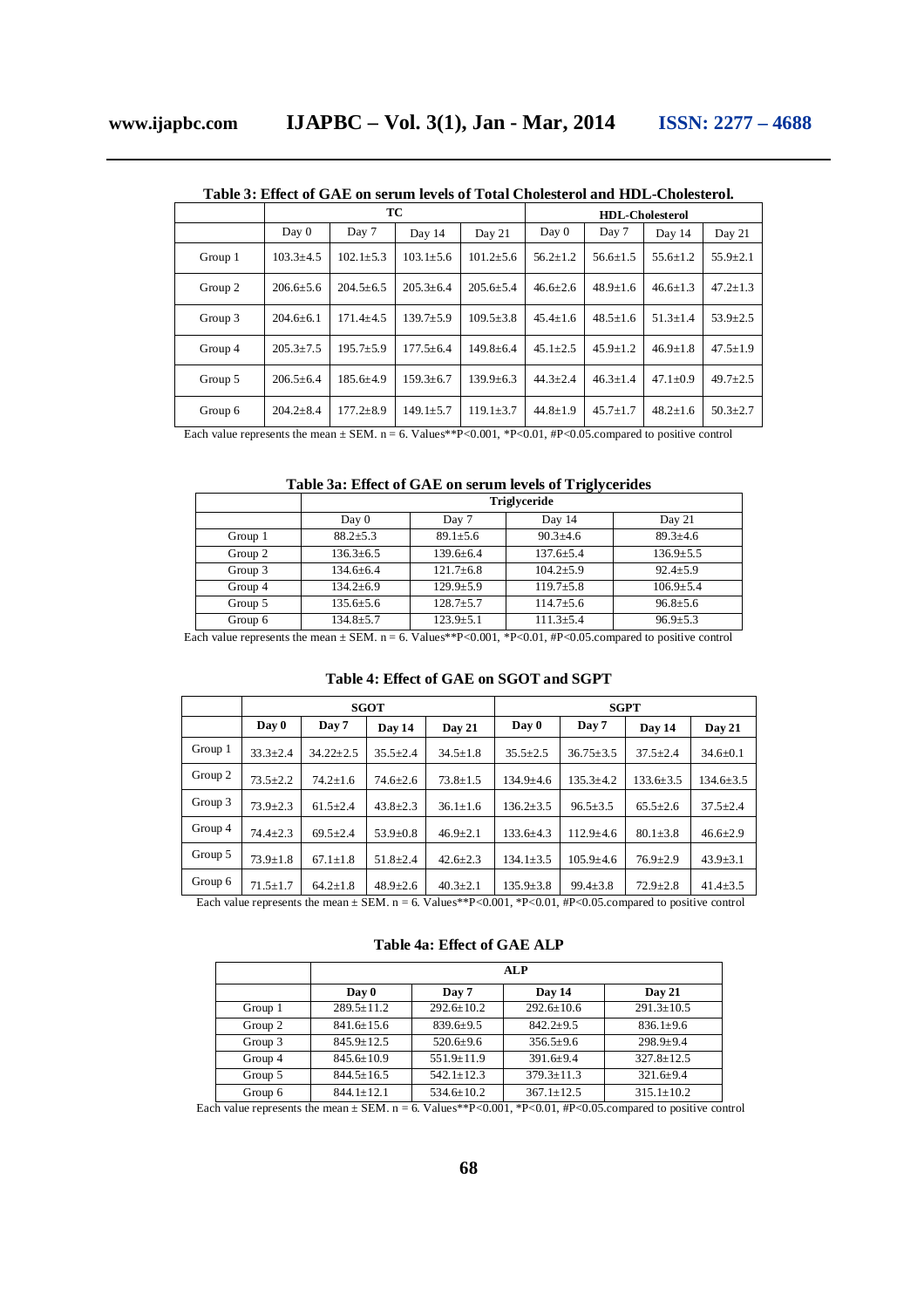|         | Glycosylated Hb (%) |                |                | $Glucose$ (mg/dL) |                  |                 |                 |                  |
|---------|---------------------|----------------|----------------|-------------------|------------------|-----------------|-----------------|------------------|
|         | Day 0               | Day 7          | Dav 14         | Day 21            | Day 0            | Day 7           | Day 14          | Day 21           |
| Group 1 | $8.1 \pm 0.9$       | $9.1 \pm 0.9$  | $8.5 \pm 1.5$  | $8.7 \pm 1.1$     | $115.27 \pm 3.5$ | $113.4 \pm 2.5$ | $112.4 \pm 2.5$ | $114.23 \pm 1.9$ |
| Group 2 | $13.5 \pm 1.2$      | $12.7 \pm 1.5$ | $13.9 \pm 1.2$ | $13.4 \pm 1.2$    | $272.69 \pm 4.5$ | $295.6 \pm 3.5$ | $324.1 \pm 2.6$ | $351.5 \pm 1.8$  |
| Group 3 | $13.9 \pm 1.5$      | $11.5 \pm 1.3$ | $10.1 \pm 1.6$ | $9.1 \pm 0.8$     | $281.45 \pm 5.6$ | $209.5 \pm 3.4$ | $135.2 \pm 3.5$ | $119.5 \pm 1.7$  |
| Group 4 | $13.5 \pm 1.2$      | $13.2 \pm 1.2$ | $11.7 \pm 1.8$ | $10.2 \pm 1.2$    | $281.69 \pm 5.4$ | $255.4 \pm 3.8$ | $171.2 \pm 2.6$ | $151.6 \pm 2.7$  |
| Group 5 | $13.7 \pm 1.5$      | $12.5 \pm 1.6$ | $11.2 \pm 1.2$ | $9.9 \pm 1.5$     | $279.56 \pm 4.8$ | $241.7 \pm 3.9$ | $164.5 \pm 2.5$ | $137.7 \pm 2.6$  |
| Group 6 | $13.6 \pm 0.8$      | $12.1 \pm .08$ | $10.9 + 0.8$   | $9.5 \pm 0.9$     | $274.58 \pm 4.7$ | $226.7 \pm 3.2$ | $157.4 \pm 2.7$ | $129.3 \pm 2.4$  |

**Table 5: Effect of GAE on serum levels of Glycosylated haemoglobin and Glucose**

Each value represents the mean  $\pm$  SEM. n = 6. Values\*\*P<0.001, \*P<0.01, #P<0.05.compared to positive control

# **Table 6: Effect of GAE on Liver glycogen, Muscle glycogen and Weight of the animals**

|         |                | Glycosylated Hb | Glycogen $(mg/g)$ |                |                |               |
|---------|----------------|-----------------|-------------------|----------------|----------------|---------------|
|         | Day 0          | Day 7           | Day 14            | Day 21         | Liver          | Muscle        |
| Group 1 | $8.1 \pm 0.9$  | $9.1 \pm 0.9$   | $8.5 \pm 1.5$     | $8.7 \pm 1.1$  | $54.2 \pm 1.2$ | $8.9 \pm 1.7$ |
| Group 2 | $13.5 \pm 1.2$ | $12.7 \pm 1.5$  | $13.9 \pm 1.2$    | $13.4 \pm 1.2$ | $17.6 \pm 2.1$ | $3.4 \pm 1.3$ |
| Group 3 | $13.9 \pm 1.5$ | $11.5 \pm 1.3$  | $10.1 \pm 1.6$    | $9.1 \pm 0.8$  | $51.6 \pm 1.9$ | $7.8 \pm 2.4$ |
| Group 4 | $13.5 \pm 1.2$ | $13.2 \pm 1.2$  | $11.7 \pm 1.8$    | $10.2 \pm 1.2$ | $31.6 \pm 2.3$ | $3.9 \pm 1.6$ |
| Group 5 | $13.7 \pm 1.5$ | $12.5 \pm 1.6$  | $11.2 \pm 1.2$    | $9.9 \pm 1.5$  | $39.5 \pm 3.1$ | $5.2 \pm 1.8$ |
| Group 6 | $13.6 \pm 0.8$ | $12.1 \pm .08$  | $10.9 \pm 0.8$    | $9.5 \pm 0.9$  | $46.2 \pm 2.8$ | $6.9 \pm 2.4$ |

Each value represents the mean  $\pm$  SEM. n = 6. Values\*\*P<0.001, \*P<0.01, #P<0.05.compared to positive control

# **Table No: 6. Isolation of Chemical constituents from GAE**

| Fraction no. | Weight of Residue $(g)$ | Compound Isolated                                        |
|--------------|-------------------------|----------------------------------------------------------|
| $1 - 10$     | 2.230                   | waxy residue                                             |
| $11 - 13$    | 2.235                   | waxy residue                                             |
| $14 - 20$    | 0.260                   | greenish coloring matter                                 |
| $21 - 26$    | 0.114                   | Colourless powder GAE-1 (passed the test for alkalloids) |
| $27 - 30$    | 0.254                   | White powder GAE-2 (passed the test for steroids)        |
| $31 - 39$    | 0.138                   | waxy residue                                             |
| $40 - 45$    | 0.526                   | GAE-3 (passed the test for steroids)                     |
| $46 - 55$    | 0.315                   | greenish coloring matter                                 |
| 56-62        | 0.470                   | greenish coloring matter                                 |
| 63-66        | 0.202                   | greenish coloring matter                                 |
| 67-71        | 0.170                   | Intangible mass                                          |
| $72 - 78$    | 0.320                   | Intangible mass                                          |
| 79-84        | 0.100                   | Intangible mass                                          |
| 85-89        | 0.050                   | Intangible mass                                          |
| 90-98        | 0.024                   | greenish coloring matter                                 |
| 99-108       | 0.236                   | greenish coloring matter                                 |
| 109-116      | 0.281                   | greenish coloring matter                                 |
| 117-121      | 0.236                   | greenish coloring matter                                 |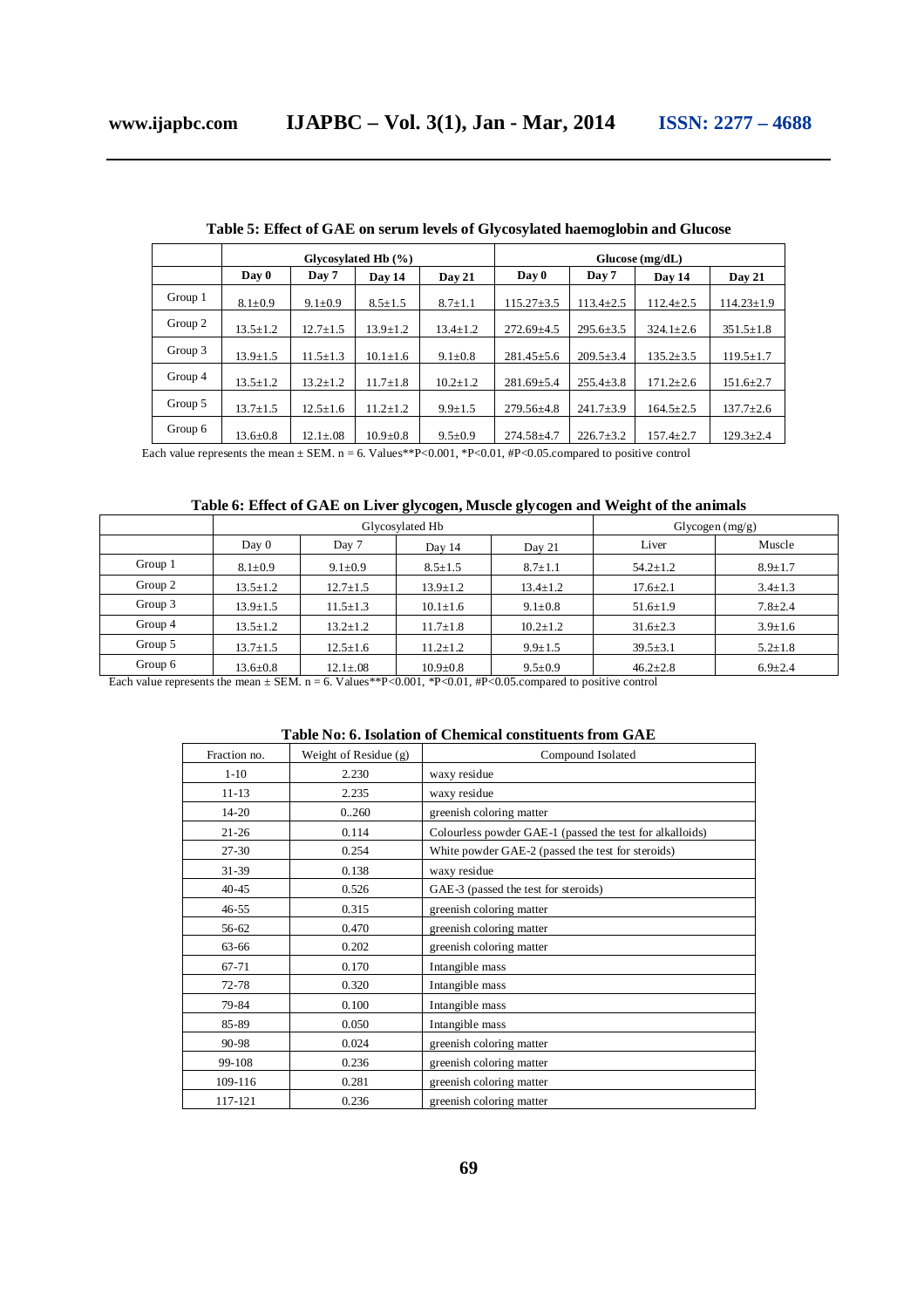# **REFERENCES**

- 1. Ahmed T, Adeghate E, Sharma AK, Pallot DJ, Singh J. Effect of *Momordicacharantia* fruit juice on islet of morphology in the pancreas of streptozotocin diabetic rat.Diab Res Clinpract1991; 40:  $145-151$ .<br>2. Banik.G,
- Banik.G, Bawari.M, DuttaChoudhury.S, Choudhury.S, Sharma.GD. Someantidiabetic Someantidiabetic plants of Southern Assam. *Assam UnivJourn of Sci and Tech. Biol and EnvSci* 2010; 5(1): 114-119.
- 3. Bhupesh CS, Kamal S. Antidiabetic activity of steam bark of Berberiesaristata D.C. in alloxan induced diabetic rats. The internet journal of pharmacology,2008; 6:1.
- 4. Choi JS, Yokozawa T, Oura H. Improvement of hyperglycemia and hyperlipidmia in streptozocin – diabetic rats by methanolic extract of Prunusdavidiane stems and its main component, pruning.Planta Med.1991; 57: 208.
- 5. Christophe W. (2006).Ethano pharmacology of medicinal plants.Asia and pacific. New Jersey: Humana press.
- 6. Colca JR. Insulin sensitizers may prevent metabolic inflammation. BiochemPharmacol, 2006;72: 125-131.
- 7. De Sousa E, Zanatta L, Seifriz I. Hypoglycemic effect and antioxidant potential of kaempferol-3, 7- O-dirhamnoside from *Bauhinia forficate* leaves. J. Nat. Prod, 2004;67: 829-832.
- 8. Ernmenisogiu A, Kelestimur F, Koker AH. Hypoglycemic effect of *Ziziphus Jujube* leaves. J Pharm pharmacology.1995;47:72.
- 9. Herbert K.(1984). Lipids, In Clinical Chemistry: Theory, Analysis and co-relation: Mosby, Toronto, 1182-1230.
- 10.Iwu MM. Antidiabetic properties of *Beridelia furruginear* leaves. Plant Med. 1980;39: 24.
- 11.Iwu MM. Hypoglycemic property of *Beridelia furruginear* leaves. Fitoterapia.1983;54:243.
- 12.Jorns A, Munday R, TiedgeM,Lenzen S. Comparative toxicity of alloxan, N-alkyl-alloxans and ninhydrin to isolated pancreatic islets *in- vitro*. J Endocrinol, 1997;155: 283-293.
- 13.Jose JK, Kuttan G, Kuttan R. Antitumour activity of *Emblicaofficinalis*. J.Ethnopharmacol. 2001;75: 65-69.
- 14.Kaleem M, Asif M, Ahmed QU,Bano B. Antidiabetic and antioxidant activity of *Annona squamosa* extract in streptozotocin-induced diabetic rats. Singapore Med. J, 2006;47: 670.
- 15.Kaplan A, Lavernel LS. Disorder of Carbohydrate, In-Clinical Chemistry, Interpretation and Techniques: Lea and Febiger. 2nd edtn, Philadelphia,1983: 301-320.
- 16.Kaplan LA, Pesce AJ, C.V. Mosby, Toronto. Carbohydrates and Metabolite, In clinical chemistry, 1984:1032-1040.
- 17.Kirithikar KR, Basu B. Indian Medicinal Plants. distributors, India:1995; 1: 371 – 372.
- 18. Kokate CK (1994), Practical Pharmacognosy, 4<sup>th</sup> Ed, 107-112.
- 19.LenzenS,Panten U. History and mechanism of action.Diabetologia, 1988;31:337-342.
- 20.McGowan, M.W., Artiss, JD Strandbergh DR, Zak B. A peroxidase-coupled method for the colorimetric determination of serum triglycerides, Clin Chem.1983;29:538-542.
- 21.Meiselman HL, Halperrn BP, Dateo GP. Reduction of sweetness judgement by extracts from the leaves of *Ziziphus jujube* Physiology and Behavior.1976;17:313.
- 22.Melendez PA, Capriles VA. Antibacterial properties of tropical plants from Puerto Rico.Phytomedicine, 2006:13 (4), 272 – 276.
- 23.Nadkarni KM, Nadkarni AK. (1976). Indian MateriaMedica, Vol.1, Popular Prakashan, Bombay, India: 615-616.
- 24.Nicholas V, Carroll, Robert W, Longley, Joseph H. (1955). The determination of glycogen in liver, and muscle bye use of anthrone reagent.The Journal of Biological Chemistry.
- 25.Nishikant AR, Naresh JG. Antidiabetic activity of hydroethanol extract of *Cyperus rotundus* in alloxan induced diabetes in rats. Fitoterapia,2006; 77: 588.
- 26.Ojewole JAO, Adewole SO, Olayiwola G. Hypoglycemic and hypertensive effects of *Momordica charantia* Linn.(Cucurbitaceae) 1036 Afr. J. Pharm. Pharmacol.Whole-plant aqueous extract in rats.Cardiovasc. J. S. Afr, 2006;17(5): 227-232.
- 27. Pathak RM, Ansari S, Mahmood A. Changes in chemical composition of intestinal brush border membrane in alloxan induced chronic diabetes. Indian J Exp. Biol, 1981;19: 503-505.
- 28. Plummer DT (1978).Isolation and assay of glycogen from the liver and skeletal muscles of rats.In an Introduction to practical biochemistry, New York MCG Graw – Hill, 182-184.
- 29. Pusparaj P, Tan CH, Tan BHK. Effects of *Averrhoabi limbi* leaf extract on blood glucose and lipids in streptozotocin diabetic rats. J Ethnopharmacology.2000;72:69.
- 30.Rajalingam R, Srinivasan N, Govindarajulu P. Effect of alloxan induced diabetes on lipid profiles in renal cortex and medulla of mature albino rats. Indian J Exp. Bial, 1993;31: 577-579.